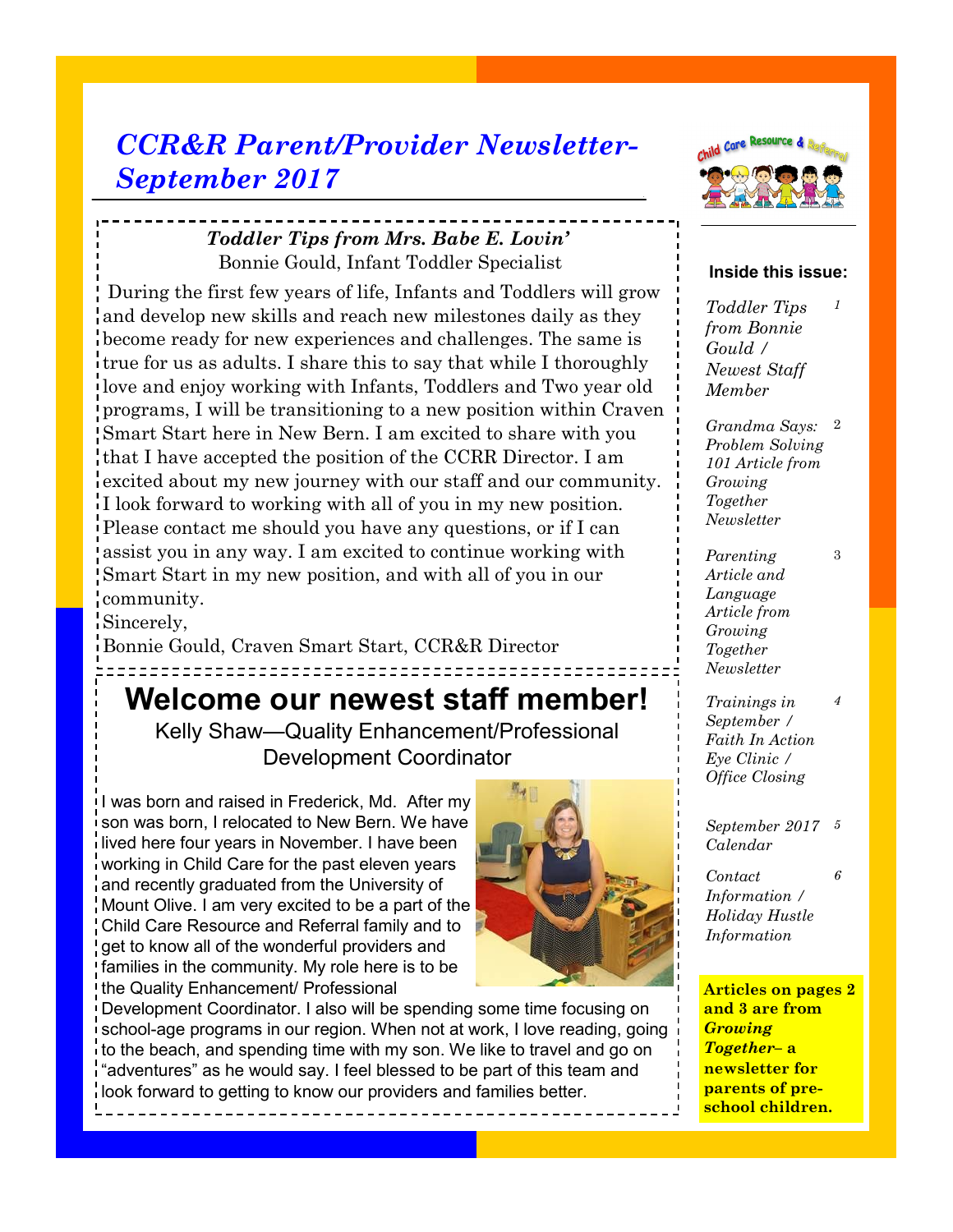# **Grandma Says: Problem Solving 101**

Someone told me of a college dean who passes out a card to parents during freshmen orientation. On it these words are printed: "How are you going to deal with that problem?" He advises parents to keep it beside the phone, and read it exactly as emphasized, in response to the frantic phone calls from their college students complaining about the horrible professor, the difficult roommate, the exams all coming at once. Important and good advice from the dean, and unfortunately difficult for this generation of parents who have specialized in removing all bumps from the path for their children during their growing up years. When a childhood has been engineered so that problems are miraculously solved by parents, children are ill prepared to go through their own problem solving process. They will be shocked and paralyzed when concerning issues are thrown back to them. So to avoid such stunning moments when they leave home, parents need to help them to develop problem solving skills during their childhood. Guiding children through a problem solving process requires that parents maintain a supportive but distant attitude, recognizing that the problem belongs to the child. Parents are helpful when they assist the child to identify the problem and understand its relative importance, and then move on to figuring out what they can do about it. To do so, they ask a series of open-ended questions, designed so that children talk, and therefore think, their own way through a dilemma. It might sound something like this (any of the options could be appropriate, depending on the child's age or experience.): Parent: "What seems to be the problem?" or "What's going on?" or "What's bothering you?" With the child's response, more questions may be needed, to get the issue fully described. Remember, as the child talks, they are also reflecting on the situation, a necessary step to choosing appropriate actions. Next, the parent helps the child consider all perspectives of the situation: "Why is this a problem for you?" or "Why do you suppose she did that?" or "How could this have been different?" Once the state of affairs has been fully described, it is time to point the child towards considering possible courses of action: "What could you say to him about that?" or "What could you do that would fix the problem?" or "Is there something you think could help with that problem?" More and more questions and reflective responses may help the child consider all possibilities and their ramifications: "What do you think he would do if you said that?" or "What else might you try?" or "Suppose that doesn't work? Do you have some other ideas?" One of the purposes of this entire dialog is to help children see that constructive responses require thinking actions through, not just blindly reacting. Another is to build the realization that "there is more than one way to skin a cat"—most problems have multiple solutions, and that some responses may be more productive than others. Enough experience with this kind of problem solving in childhood and adolescence will mean you can get rid of that card by the phone.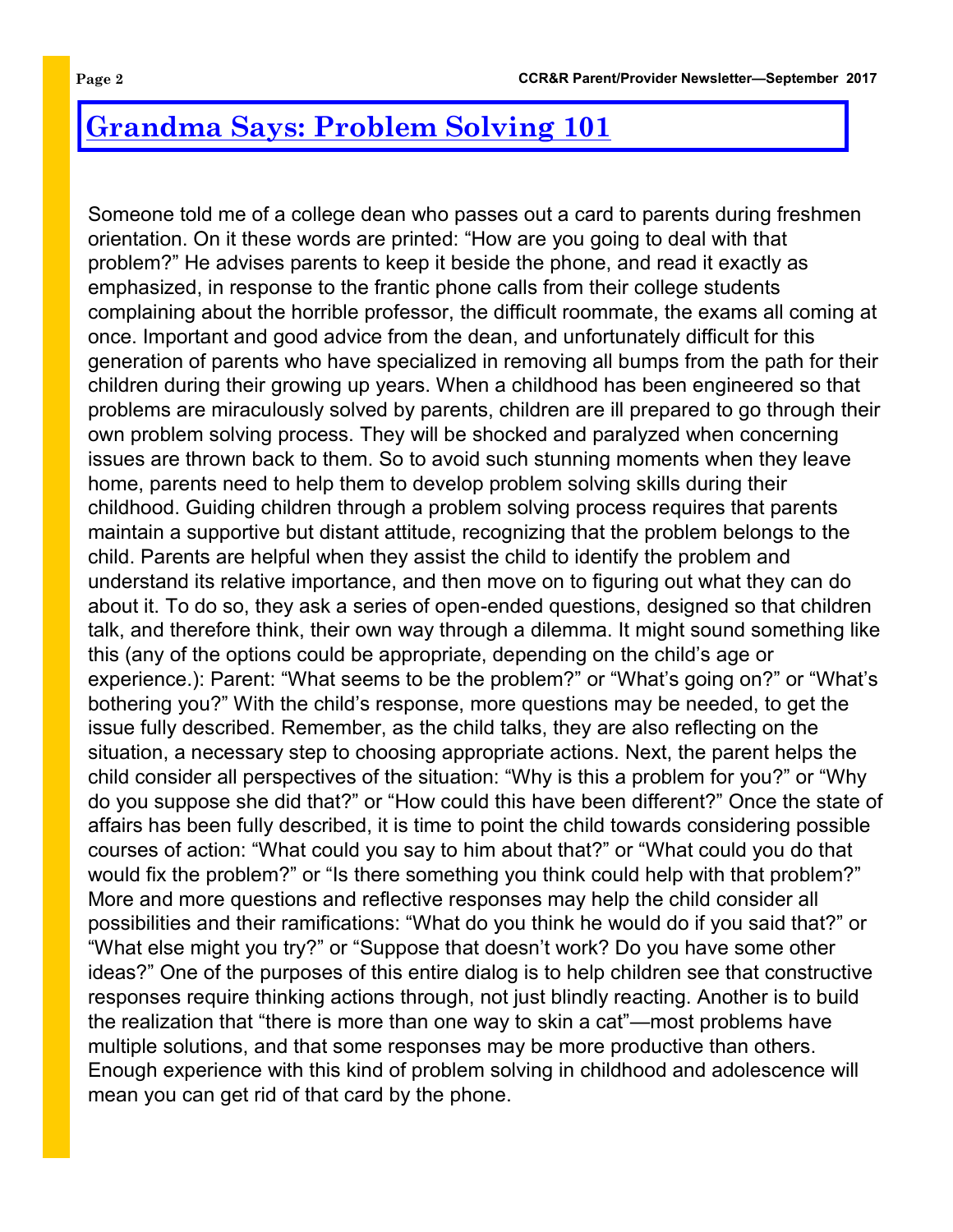# **Parenting: Your Self-Confidence As a Parent**

At one time or another, almost all parents question their self-confidence. Parents want to be able to act decisively and confidently but the influence of neighbors and relatives and what they may think can be very unsettling. Here's an idea that may help. Most decisions revolve around two categories —needs and wants and it is important to determine which is which. Needs must be responded to in the interest of children's development. Children need good nutrition, for example. Wants may be considered but they may also be rejected in the interest of health, safety or family priorities. So, while children need food, they may want only ice cream. Parents who feel obliged to satisfy all the wants of their child may find they are harboring a little tyrant in their home. Many parents are afraid of losing their child's love if they deny him all he wants — children can become frustrated

and often angry when thwarted. Yet it is impossible to satisfy 100 percent without parents becoming irritated and indignant. A compromise is, first, to recognize the difference between needs and wants. Then, if you can feel secure in your love for your child, you can accept the consequences of your decisions without fearing your child's rejection or criticism from neighbors or relatives.



## **Language: Questions, Questions!**

Does your child continually ask you questions? This is only just the beginning. There are three kinds of interrogative behavior: 1. The question-and-answer game. It's a device for making conversation with an adult. For example, she asks, "What's that?" If you reply, "What do you think it is," she replies, Orange juice." 2. She asks questions as a way of checking on the accuracy of what she believes. It is really a primitive form of testing a hypothesis: "Is that a hat?"

3. She asks questions in order to seek information she does not know. It isn't always possible to separate these kinds of questions, but what does it matter? It is practice in learning the question form, making a verbal

exchange with someone, gaining knowledge and eventually associating the fact that specific types of questions bring forth specific types of responses. For example, she will

discover that questions that begin with "what" supply names; "where" brings information about location; "who" and "why" deliver information about a source or the purpose for an action. Your child hears others use words that begin with "wh" when they ask questions. As she listens, she learns that "wh" words can be expected to elicit an audience and a response.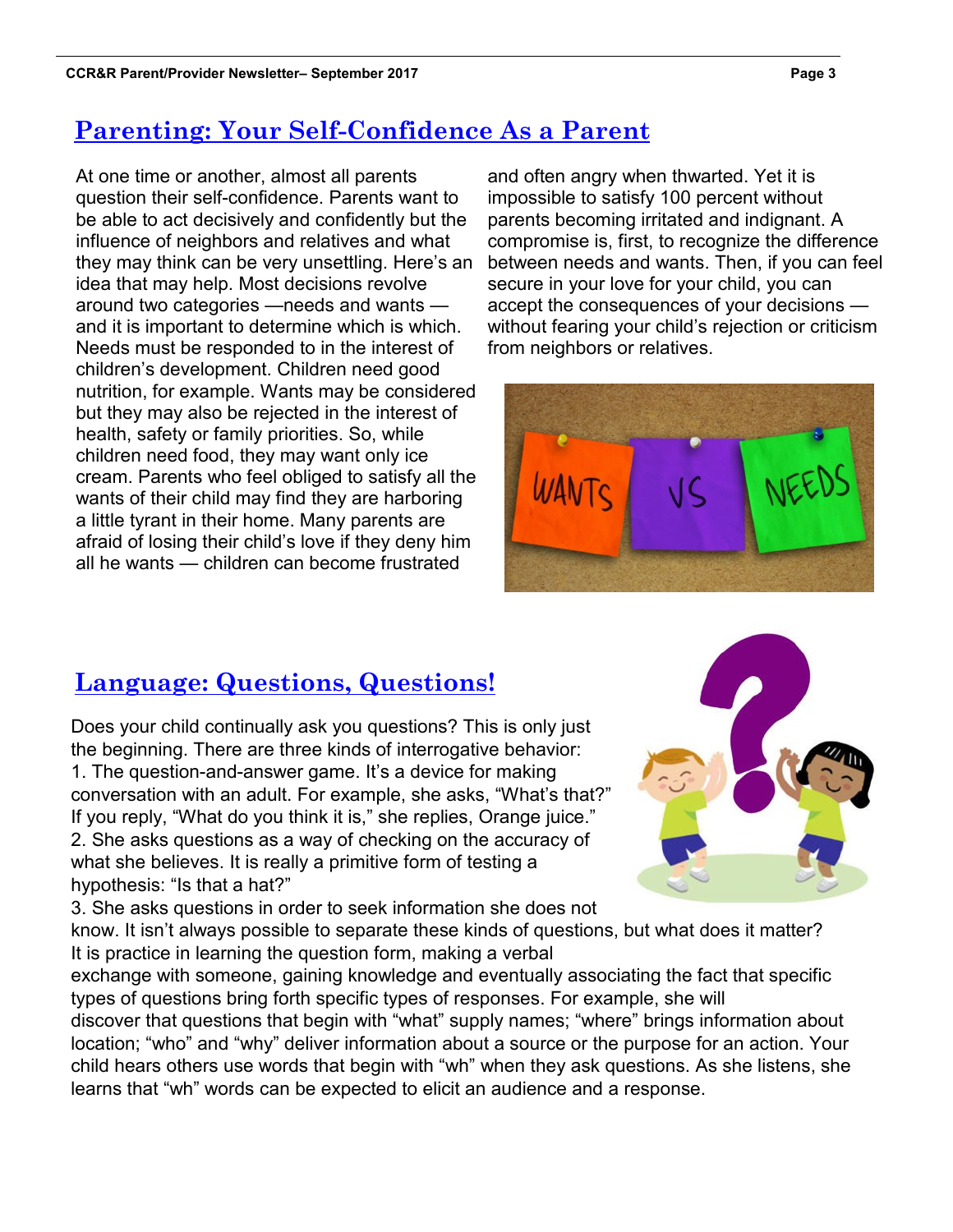# What's Going On At Our Office

### **Trainings in September**

**\*IT'S SIDS:** Monday, September 7th, 2017 6:30pm - 8:30pm CCR&R / Cost: \$8.00 for Library Members, \$10.00 for non-members / Credit: 2 CHC's

**\*Beyond Band-Aids:** Tuesday, September 12th, 2017 6:30pm - 8:30pm CCR&R / Cost: \$6.00 for CCR&R Library Members, \$8.00 for non-members / Credit: 2 CHC's

**\*Introduction to Cultural Competence- Awareness:** Wednesday, September 20th, 2017 6:30pm - 9:00pm CCR&R AND Wednesday, September 27th, 2017 6:30pm—9:00pm CCR&R / Cost: \$20.00 for CCR&R Library Members, \$25.00 for non-members / Credit: .5 CEU's **MINIMUM OF 12 PARTICIPANTS**

**\*Self-Management: Please Teach Me What To Do:** Thursday, September 21st, 2017 6:30 pm - 8:30 pm CCR&R / Cost: \$6.00 for CCR&R Library Members, \$8.00 for non-members / Credit: 2 CHC's

**\*Language and Communication:** Tuesday, September 26th, 2017 6:30 pm - 8:30 pm CCR&R / Cost: \$6.00 for CCR&R Library Members, \$8.00 for non-members/ Credit: 2 CHC's

## Faith In Action Vision Clinic Free Eye Exams and Glasses

Saturday, September 16, 2017 8:00AM-5:00PM Garber United Methodist Church Ministry Center 4202 Country Club Rd, New Bern NC

\*Qualified patients must not have vison insurance, must not have used a VSP voucher in the past 2 years, must meet specific household income requirements, and must have a valid Social Security number\* Questions? Call 637-4022

### **\*\*Our office will be closed on Monday September 4th, 2017 in observance of Labor Day.\*\***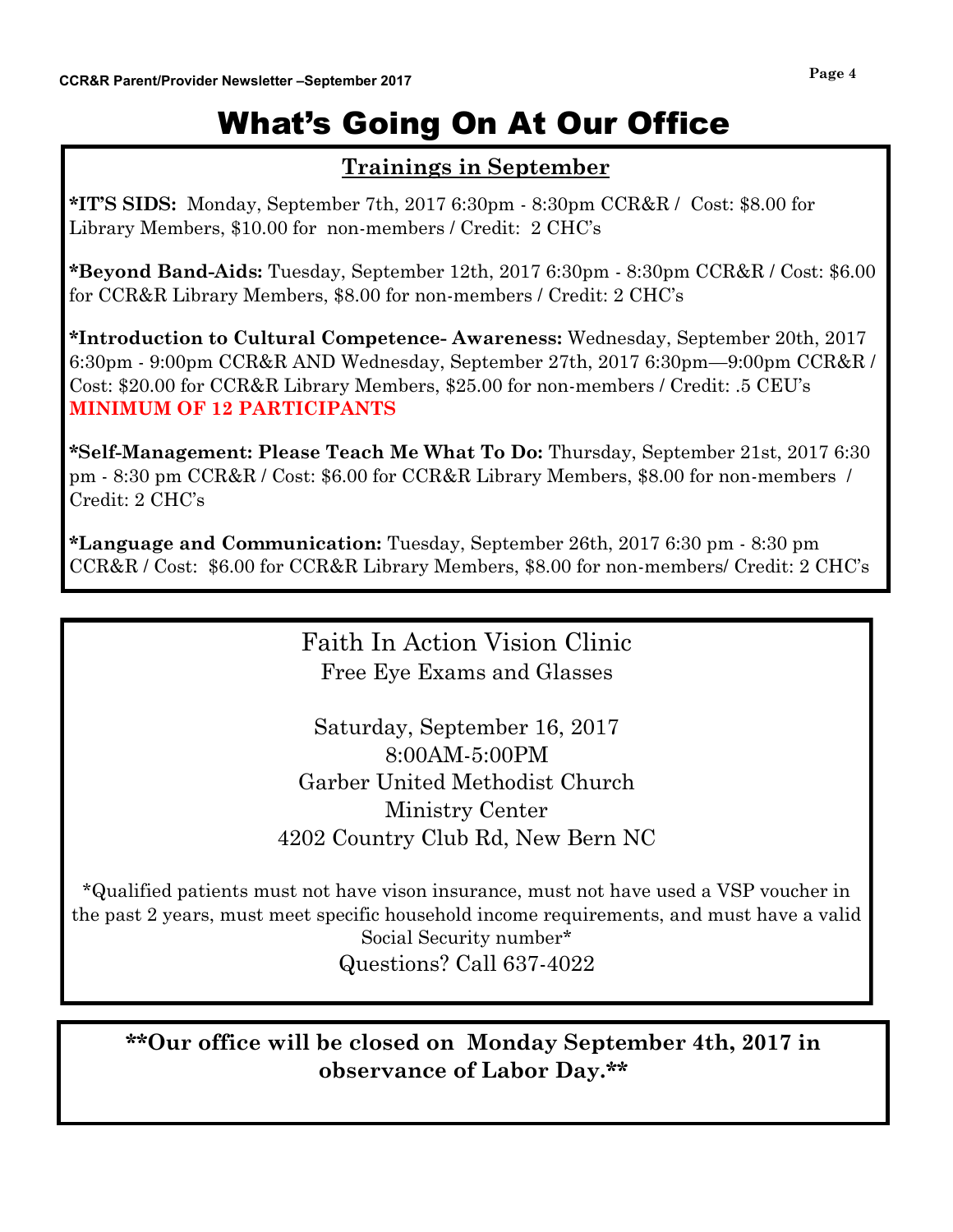|                                                              |                                                                                        | September 20                                            |                                                          |                                                   |                                                            |                                                        |
|--------------------------------------------------------------|----------------------------------------------------------------------------------------|---------------------------------------------------------|----------------------------------------------------------|---------------------------------------------------|------------------------------------------------------------|--------------------------------------------------------|
| Sun                                                          | Mon                                                                                    | Tue                                                     | <b>Med</b>                                               | Thu                                               | 곬                                                          | Sat                                                    |
|                                                              |                                                                                        |                                                         |                                                          |                                                   | Manners to<br>Work Day<br>Bring Your                       | $Bacon$ $Day$<br>S                                     |
| ಲ<br>Bouling                                                 | A<br>$\emph{Labor Day}$                                                                | International<br><u>ખ</u>                               | $Read\,A\,Book$ Salami Day<br>6 National                 | $\overline{\mathcal{L}}$                          | $\emph{Introduction}$<br>$\infty$                          | Opposite<br>$\boldsymbol{\mathcal{S}}$                 |
| ${{\cal L}e}$ ague $D\alpha y$                               |                                                                                        | Day of Charity                                          | Day                                                      |                                                   | Literacy $Day$                                             | Day                                                    |
| Prevention<br><i><b>Suicide</b></i><br>$D\alpha$<br>10 World | of Service and<br>$National$ $Day$<br>Kemembrance<br>Day and<br>$\bm{I}\bm{I}$ Patriot | ment<br>$D\alpha\gamma$ of<br>Encourage-<br>12 National | International<br>Chocolate Day<br>ದ್                     | National<br>Kreme Filled<br>Donut Day<br>$\bm{I}$ | Learning<br>$\overline{C}$<br>Online<br>$\bm{15}$ National | $\bm{g}$<br>Day<br>$E$ at an Apple<br>National         |
| Gymnastics<br>National<br>$\bm{I}$                           | $\emph{Kespect Day}$<br>National<br>$\overline{\mathcal{S}}$                           | Pirate Day<br>Talk Like A<br>$\bm{5}$                   | <i><b>String</b></i><br>Cheese Day<br><b>20</b> National | 21 World<br>Day<br>Alzheimer's                    | $Cone$ $Day$<br>Ice Cream<br>22<br>21                      | $\emph{Introduction}$<br>$Rabbit$ $Day$<br>رج<br>پ     |
| $M$ useum Day<br>National<br>74                              | Family Day<br>25                                                                       | National<br>Pancake Day   Day<br>26                     | Apprecation<br>27 Ancestor                               | Good<br>Neighbor<br>$D\alpha$<br>28 National      | 29<br>National<br>Coffee Day                               | Fitness Day<br>$30$ Family<br>Health and<br><b>USA</b> |